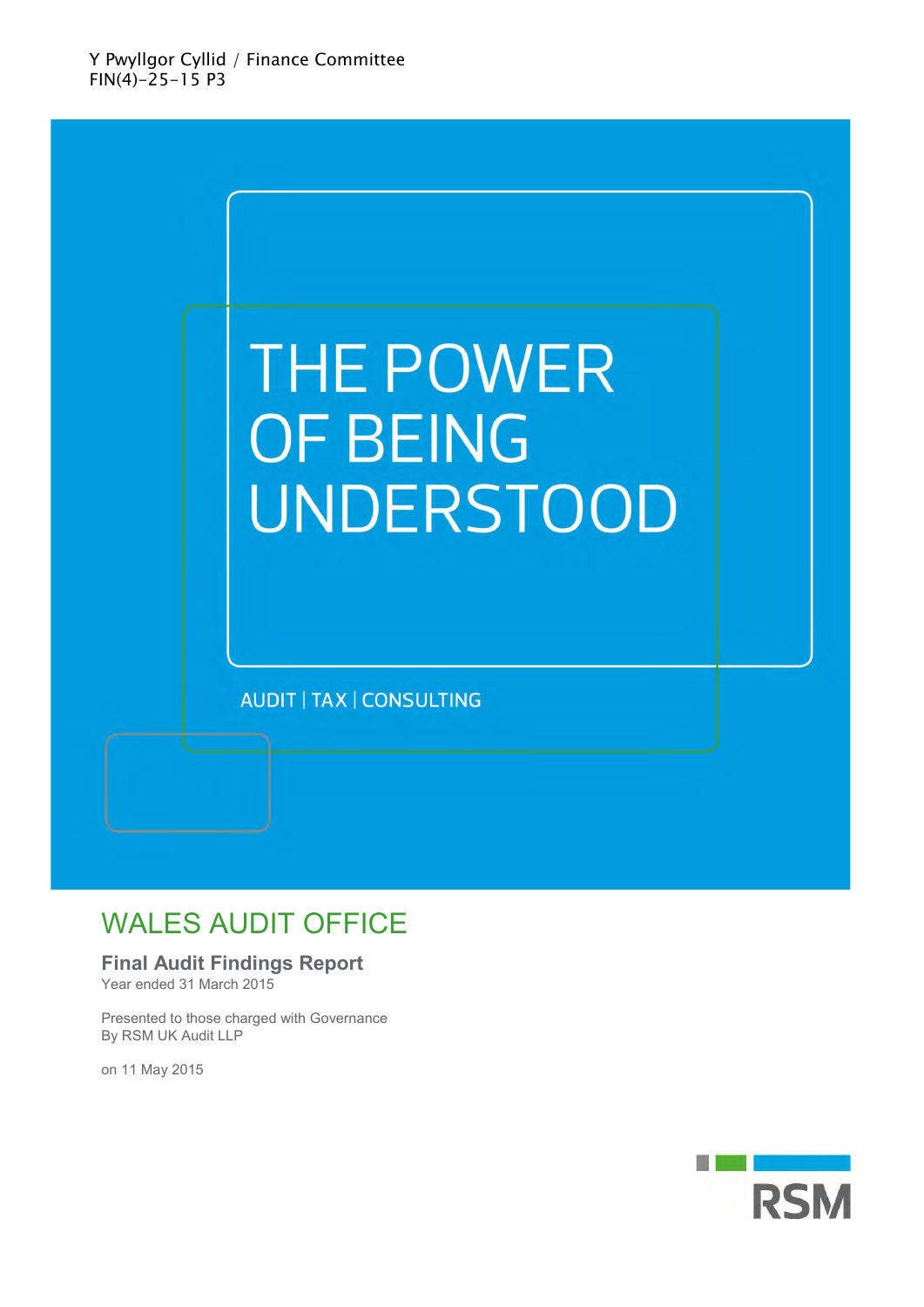# **CONTENTS**

| $\mathbf{1}$   |  |
|----------------|--|
| $\overline{2}$ |  |
| 3              |  |
| 4              |  |
| 5              |  |
| 6              |  |
| $\overline{7}$ |  |
| 8              |  |
| 9              |  |
| 10             |  |
| 11             |  |
|                |  |
|                |  |

Our Report is prepared solely for the confidential use of Wales Audit Office and solely for the purpose of explaining the scope of the audit, our proposed audit approach, and to highlight the key risks that we will be focusing our audit work upon, forming part of the ongoing communications we are required to make under International Standard on Auditing (UK and Ireland) 260 – Communication of audit matters with those charged with governance. Therefore, the report may not, without our express written permission, be relied upon by Wales Audit Office for any other purpose whatsoever, be referred to in whole or in part in any other external document or made available (in whole or in part) or communicated to any other party. RSM UK Audit LLP neither owes nor accepts any duty to any other party who may receive our Report and specifically disclaims any liability for any loss, damage or expense of whatsoever nature, which is caused by their reliance on our Report.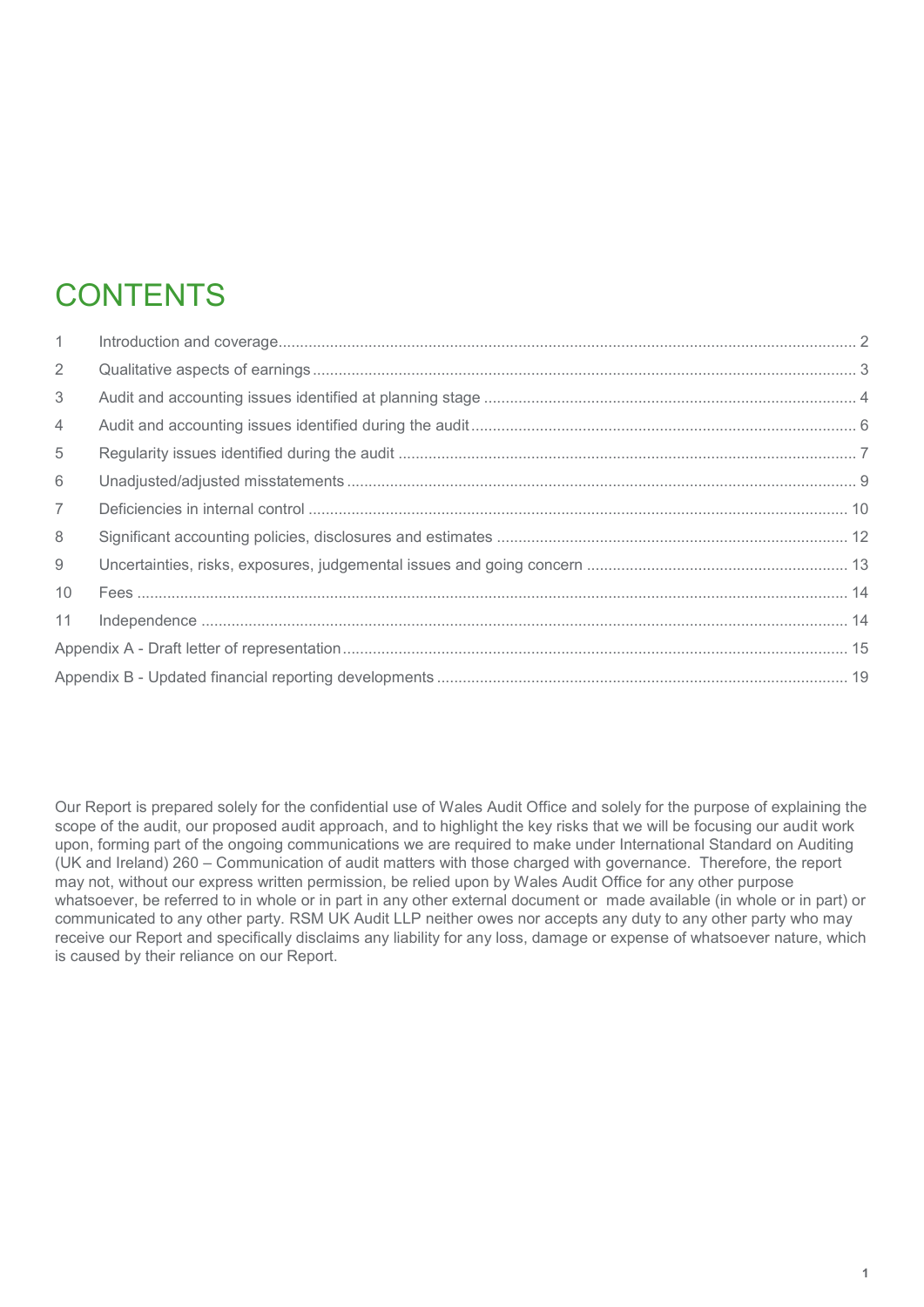# <span id="page-2-0"></span>1 INTRODUCTION AND COVERAGE

This report summarises our key findings in connection with the audit of the financial statements of Wales Audit Office in respect of the year ended 31 March 2015.

The scope of our work has already been communicated to you via our Audit Plan document dated 25 February 2015.

In addition to the scope of work already communicated to you we have also undertaken work, as required under Schedule 1of the Public Audit (Wales) Act 2013, to obtain reasonable assurance that expenditure to which the statement relates has been incurred lawfully and in accordance with the authority that governs it and that money to which the statement relates, received by the WAO for a particular purpose or particular purposes, has not been expended otherwise than for that purpose or purposes.

A summary of adjusted and unadjusted misstatements identified during the audits has been prepared and is included in Section 5.

We consider that the audit approach adopted will provide the committee with the required confidence that a thorough and robust audit has been carried out and can confirm that, at the date of this report, we anticipate no modifications from our pro-forma audit report provided in the Audit Plan previously communicated to you.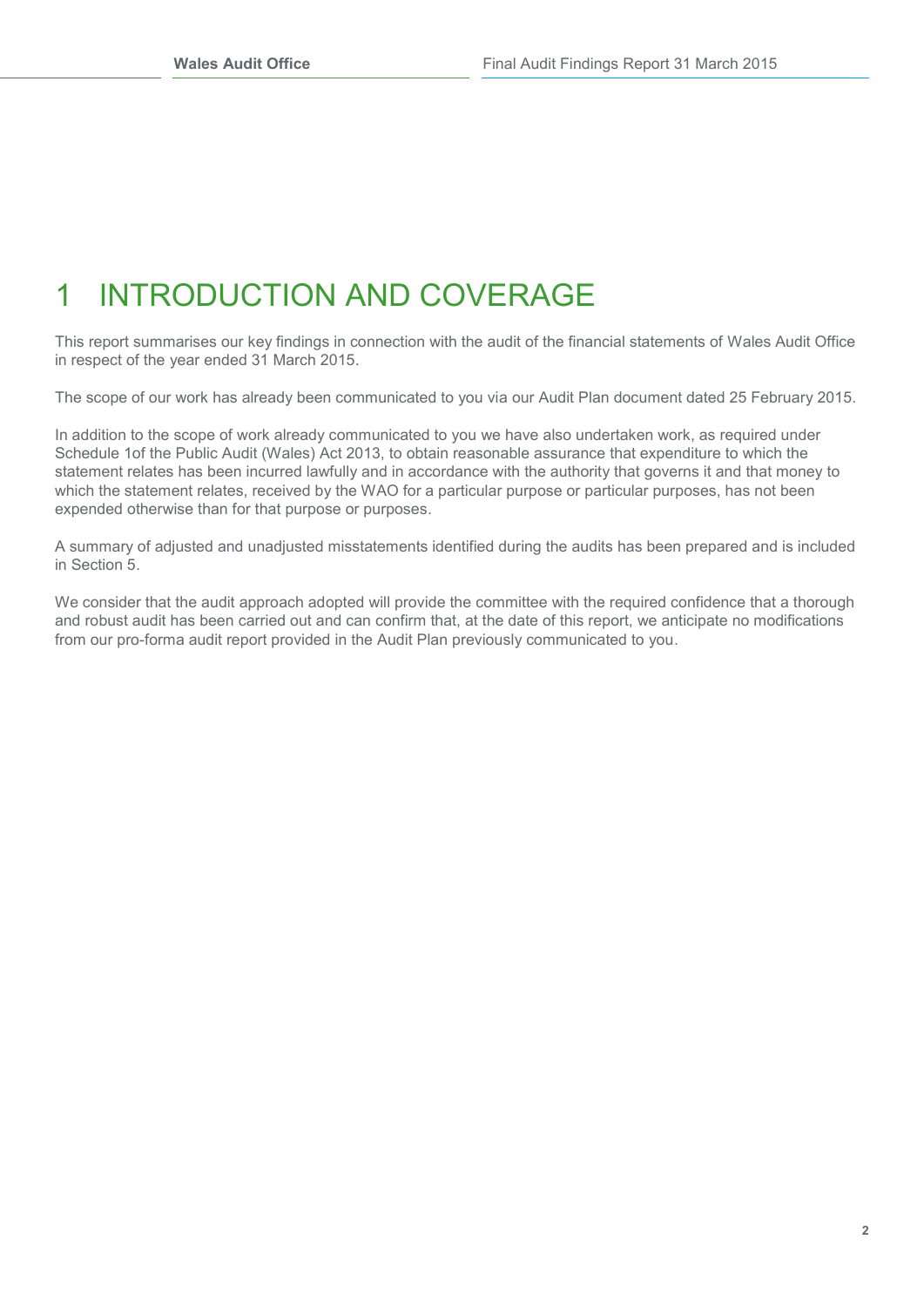# <span id="page-3-0"></span>2 QUALITATIVE ASPECTS OF EARNINGS

There were no significant one-off items that have affected reported results for the year: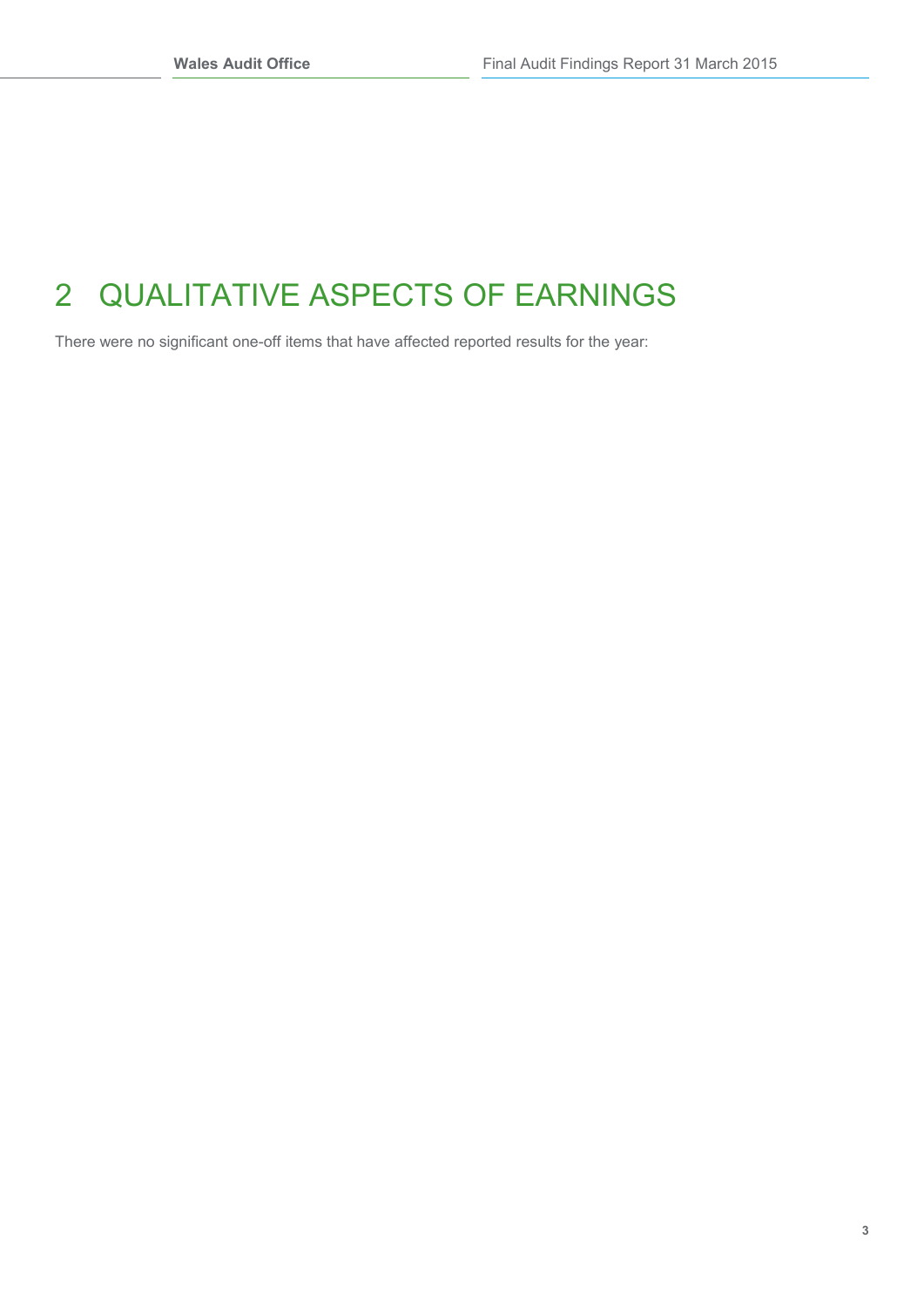### <span id="page-4-0"></span>3 AUDIT AND ACCOUNTING ISSUES IDENTIFIED AT PLANNING STAGE

| Income recognition, WIP and deferred income |                                                                                                                                                                                                                                                                                                                                      |  |  |
|---------------------------------------------|--------------------------------------------------------------------------------------------------------------------------------------------------------------------------------------------------------------------------------------------------------------------------------------------------------------------------------------|--|--|
| Key area of audit focus                     | The recognition of income, WIP and deferred income is considered to be a<br>high risk due to the level of judgement applied to the stage of completion of<br>an audit assignment                                                                                                                                                     |  |  |
| Our approach                                | We will select a sample of projects that have commenced throughout the<br>year and test the revenue recognised with reference to the stage of<br>completion of the assignment in order to determine that the revenue<br>recognition is appropriate and consequently whether the WIP and deferred<br>income are appropriately stated. |  |  |
| <b>Response</b>                             | Testing completed as planned. We identified some reclassification<br>adjustments for firms WIP which have been adjusted in the financial<br>statements.                                                                                                                                                                              |  |  |
| <b>Reputation</b>                           |                                                                                                                                                                                                                                                                                                                                      |  |  |
|                                             |                                                                                                                                                                                                                                                                                                                                      |  |  |
| <b>Key area of audit focus</b>              | Due to public interest in the financial statements there is a desire to<br>maintain reputation and demonstrate exemplary financial management.<br>Accounting judgements may be influenced by the desire to demonstrate<br>good financial management and remain within the Estimate                                                   |  |  |
| <b>Our approach</b>                         | Review of judgemental aspects in year-end balances particularly focusing<br>on any;<br>- Round sum provisions<br>- Estimates<br>- Recoverability of debtors<br>- Disclosure of remuneration                                                                                                                                          |  |  |
| <b>Response</b>                             | No significant issues note other than the trade receivable control point<br>raised in section 7.                                                                                                                                                                                                                                     |  |  |
|                                             |                                                                                                                                                                                                                                                                                                                                      |  |  |
| <b>Regularity</b>                           |                                                                                                                                                                                                                                                                                                                                      |  |  |
| <b>Key area of audit focus</b>              | This is the first year that the Office has operated under the new fees<br>regime set out in the Public Audit (Wales) Act 2013. There is a risk that the<br>new rules have not been complied with.                                                                                                                                    |  |  |
| Our approach                                | Review processes the Office has introduced for compliance with the Act<br>and that these are operational. Substantively test a judgemental sample of<br>jobs to ensure that they have been validly charged at appropriate fee                                                                                                        |  |  |

scales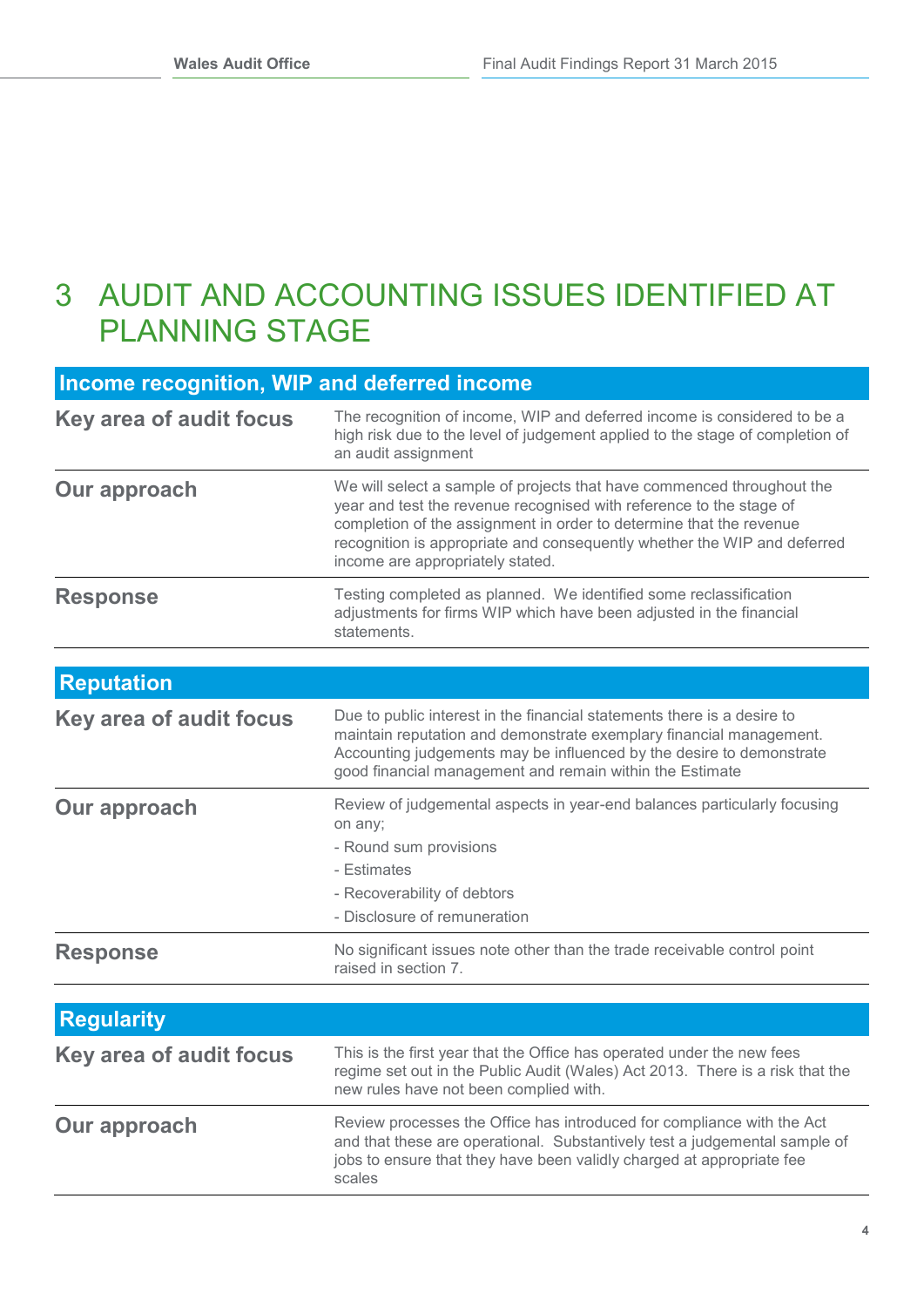| <b>Regularity</b> |                                                                                                                            |
|-------------------|----------------------------------------------------------------------------------------------------------------------------|
| <b>Response</b>   | See section 5 for regularity issues noted during our regularity audit. None<br>of these impacts on our regularity opinion. |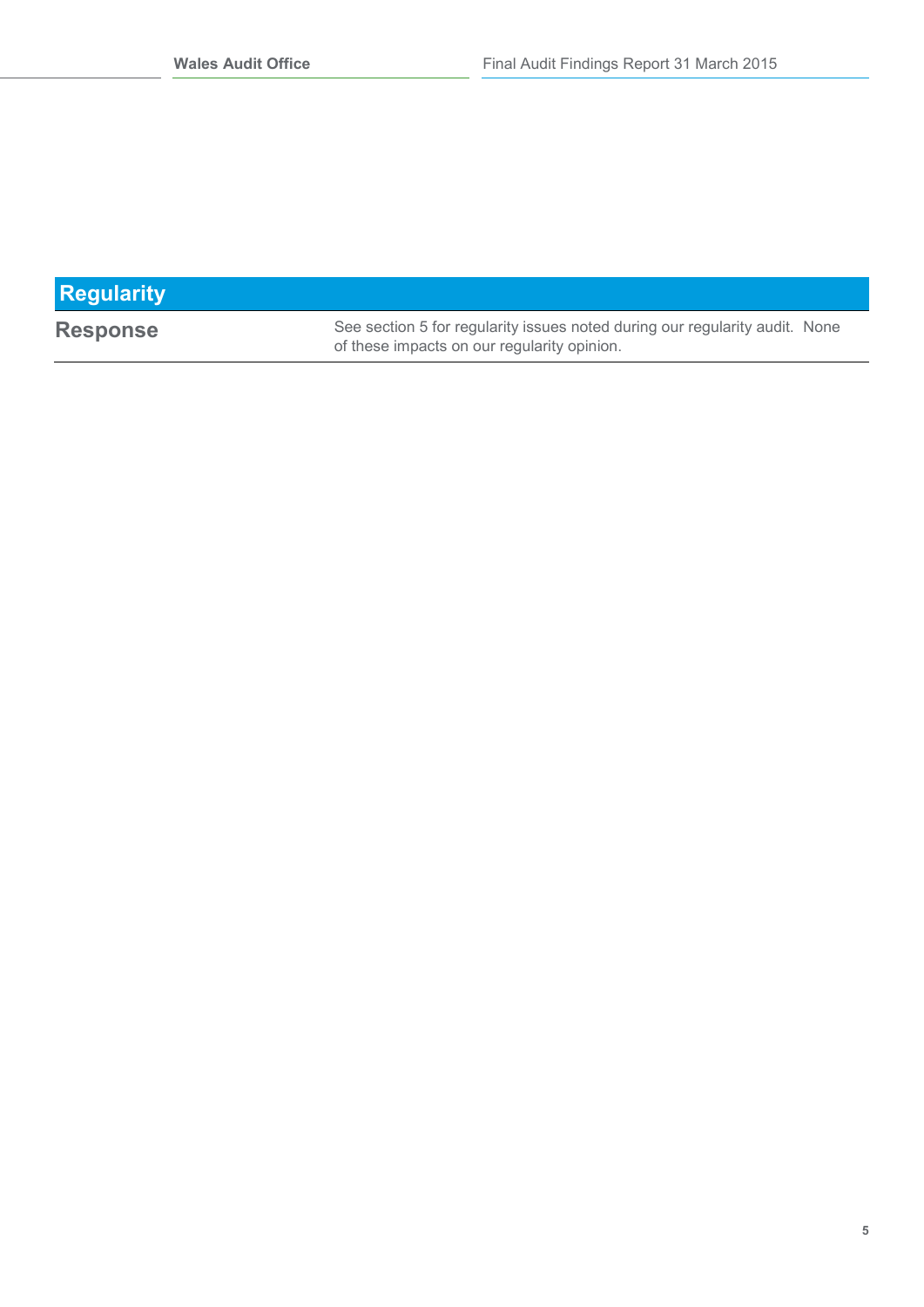## <span id="page-6-0"></span>4 AUDIT AND ACCOUNTING ISSUES IDENTIFIED DURING THE AUDIT

| <b>Overstatement of provisions</b> |                                                                                                                                                                                                        |  |  |
|------------------------------------|--------------------------------------------------------------------------------------------------------------------------------------------------------------------------------------------------------|--|--|
| Our approach                       | We noted as part of our provisions work that a voluntary exit payment<br>which was provided for at year end was paid before year end and therefore<br>the cost of the exit package was recorded twice. |  |  |
| <b>Response</b>                    | An adjusting journal has been raised to reverse the provision.                                                                                                                                         |  |  |

| <b>Fee Scheme</b> |                                                                                                                                                                                                                                                  |
|-------------------|--------------------------------------------------------------------------------------------------------------------------------------------------------------------------------------------------------------------------------------------------|
| Our approach      | Historically the WAO have retained efficiency gains up to 10% on their<br>audit work and repay gains in excess of this amount.                                                                                                                   |
|                   | Under the new Act the Office should repay all gains to the audited bodies.<br>Due to management oversight and the failure to translate the new<br>legislation into policies and procedures the old efficiency gains approach<br>had been applied |
| <b>Response</b>   | An actual adjustment has been included to include a further creditor of<br>c.£140k repayable to the audited bodies                                                                                                                               |

| <b>Revenue recognition</b> |                                                                                                                                                                                                                                                                                                                                 |
|----------------------------|---------------------------------------------------------------------------------------------------------------------------------------------------------------------------------------------------------------------------------------------------------------------------------------------------------------------------------|
| Our approach               | Currently the WAO recognise revenue according to stage completion of<br>audits. This is based on the budgeted hours against actual hours. This<br>ratio is then checked with the audit managers to confirm it is accurate. We<br>noted that the actual hours on closed jobs was approximately 3% higher<br>than budgeted hours. |
|                            | If we assume a similar rate should be applied to open audits then the office<br>has recognised too much revenue in year by approximately £206k. As the<br>same would apply to the opening position - the actual impact in year would<br>be $£71k$ .                                                                             |
| <b>Response</b>            | We have included this as a potential judgemental unadjusted item. We<br>would recommend that the Office review their process for determining<br>stage completion and have included a recommendation below.                                                                                                                      |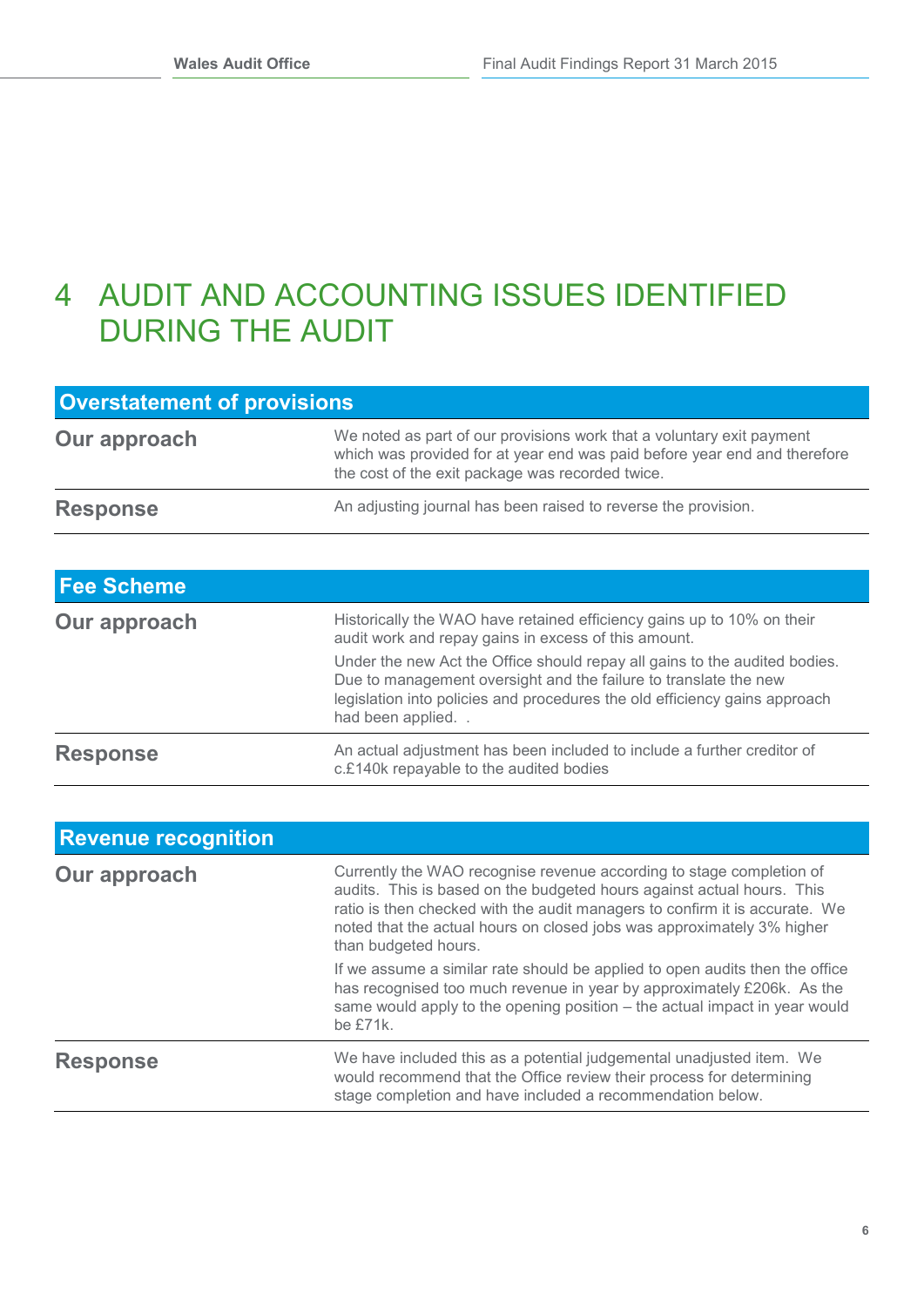## <span id="page-7-0"></span>5 REGULARITY ISSUES IDENTIFIED DURING THE AUDIT

| <b>Policies</b>                      |                                                                                                                                                                                                                   |
|--------------------------------------|-------------------------------------------------------------------------------------------------------------------------------------------------------------------------------------------------------------------|
| Our approach                         | The Financial Management handbook had not been fully updated to reflect<br>the new legislation and refers to the Government of Wales Act 2006 rather<br>than the Public Audit (Wales) Act 2013.                   |
|                                      | There is also no policy for preparation of the Annual Plan in line with the<br>new legislation.                                                                                                                   |
|                                      | There is also no Treasury policy and one should be drafted which complies<br>with the managing public money guidance issued by the Treasury.                                                                      |
|                                      | The estimate policy should be updated to include the process for issuing a<br>revised estimate including checking that the National Assembly has<br>accepted the revisions.                                       |
|                                      | All policies should have been fully updated and approved by the relevant<br>committee to reflect the new legislation at the start of the year and these<br>should always be updated in future in a timely manner. |
| <b>Response</b>                      | Although the internal controls to reflect the legislative changes of the new<br>act were incomplete we did not identify any specific issues that may affect<br>our regularity opinion.                            |
|                                      |                                                                                                                                                                                                                   |
| <b>Employee members remuneration</b> |                                                                                                                                                                                                                   |

| Our approach    | We noted as part of our review of members remuneration that the<br>employee members are receiving a responsibility allowance for their duties<br>with the board. The Public Audit (Wales) Act prohibits the payment of<br>remuneration to these members. Management obtained external legal<br>advice which concluded that the legislation is not sufficiently clear on the<br>matter and so it was agreed that a general allowance of £3,573 per<br>member could be paid. |  |  |
|-----------------|----------------------------------------------------------------------------------------------------------------------------------------------------------------------------------------------------------------------------------------------------------------------------------------------------------------------------------------------------------------------------------------------------------------------------------------------------------------------------|--|--|
| <b>Response</b> | We have reviewed and assessed the legal advice provided on this issue<br>and are satisfied that the advice provides a reasonable interpretation of the<br>legislation.                                                                                                                                                                                                                                                                                                     |  |  |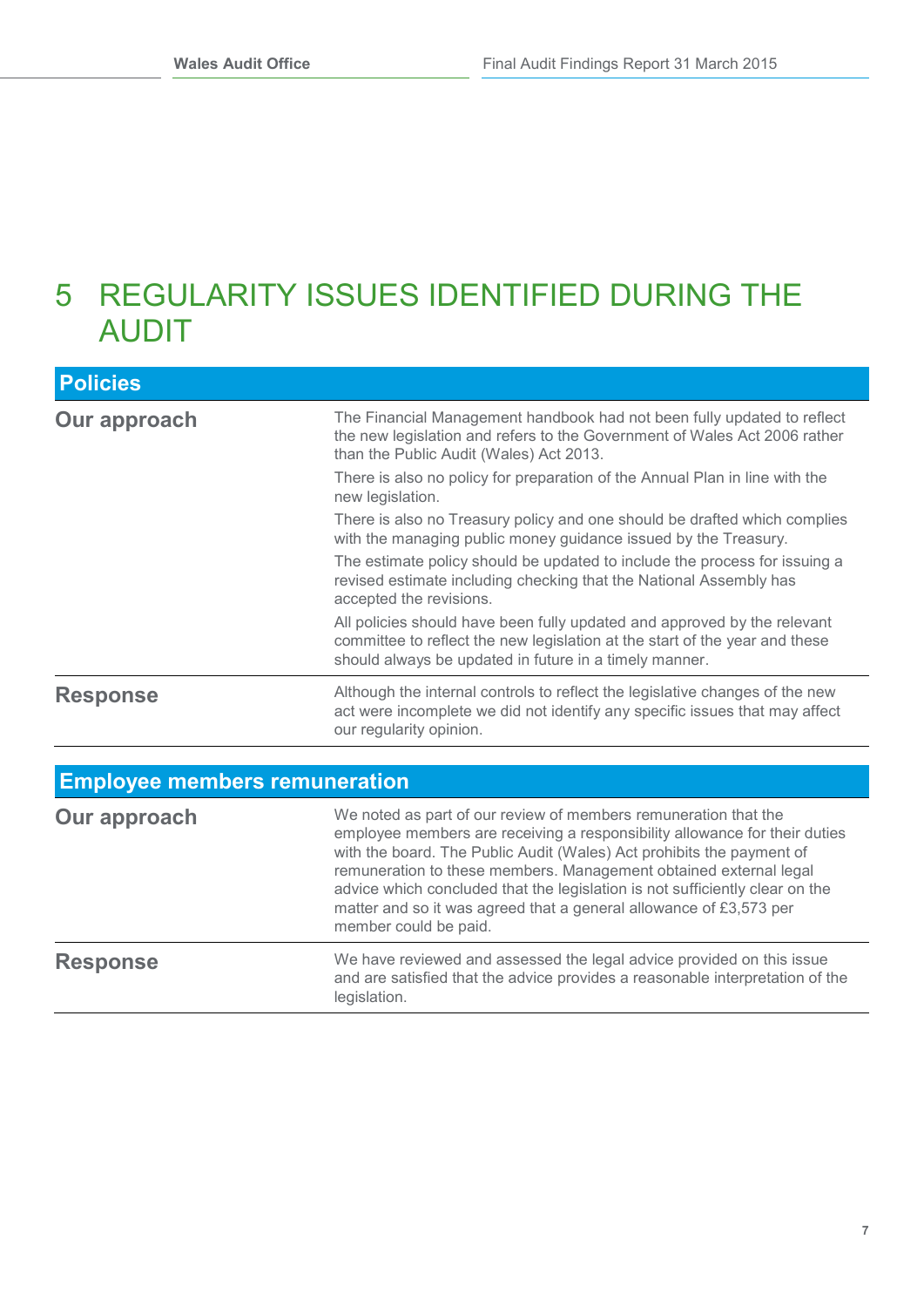| <b>Gifts and hospitality policy</b> |                                                                                                                                                                                                                                                                                  |  |  |
|-------------------------------------|----------------------------------------------------------------------------------------------------------------------------------------------------------------------------------------------------------------------------------------------------------------------------------|--|--|
| Our approach                        | We noted as part of our review of the gifts and hospitality policy that<br>alcoholic drink gifts are to be auctioned off with the proceeds going to a<br>nominated charity. We identified two instances where this policy was not<br>followed. The amounts involved totalled £24 |  |  |
| <b>Response</b>                     | Whilst the policy was not followed we note that the gifts had been<br>appropriately declared by the individuals concerned and therefore we<br>consider the impact to not be material and does not impact our opinion.                                                            |  |  |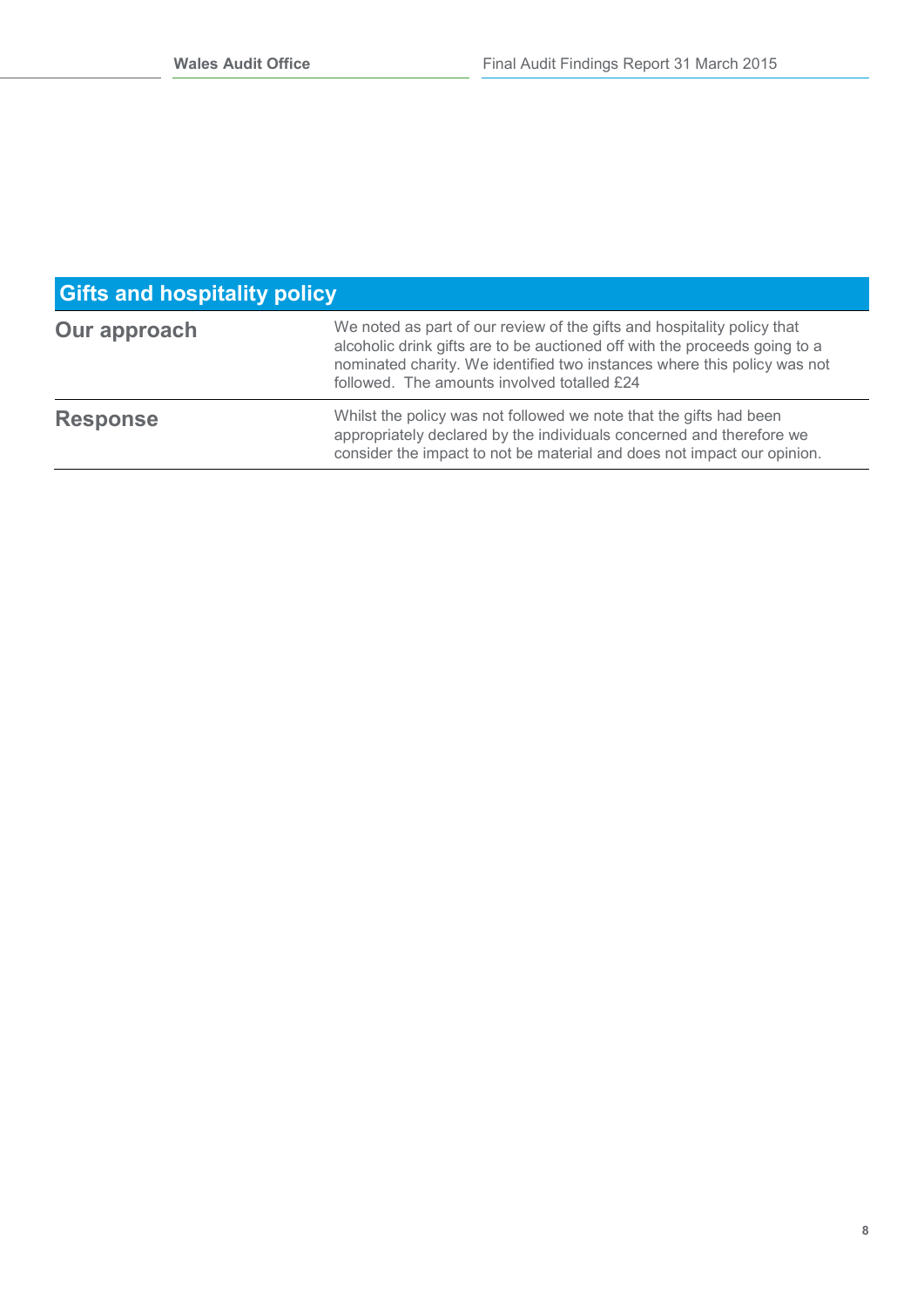# <span id="page-9-0"></span>6 UNADJUSTED/ADJUSTED MISSTATEMENTS

A summary of the unadjusted/adjusted errors identified during the course of our work is set out below, analysed between errors of fact and differences in judgement. e have not disclosed below those items that we consider to be "clearly trivial" in the context of our audit. For this purpose we consider "clearly trivial" to be any matter less than £5,000 individually and £10,000 in aggregate.

We advised management of all these misstatements throughout the course of the audit and requested management to correct them.

| <b>Wales Audit Office</b>               | <b>Profit (£'000)</b> | <b>Net assets</b><br>(E'000) |                                                                                           |
|-----------------------------------------|-----------------------|------------------------------|-------------------------------------------------------------------------------------------|
| <b>Adjusted misstatements</b>           | Dr/(Cr)               | Dr/(Cr)                      |                                                                                           |
| Accruals / trade payables<br><b>WIP</b> |                       | (193)<br>193                 | Being cost accruals for firms included<br>within WIP                                      |
| Deferred Income<br><b>WIP</b>           |                       | (93)<br>93                   | Being accrued income included in<br>deferred income for firms                             |
| Deferred income<br><b>WIP</b>           |                       | 326<br>(326)                 | Being the offset of firms balances<br>within WIP and Deferred income                      |
| Provisions<br>Other payables            |                       | 68<br>(68)                   | Being the adjustment to reclassify the<br>contract penalty to other payables.             |
| Provisions<br>Staff costs               | (39)                  | 39                           | Being the adjustment to reverse<br>voluntary exit payments charged<br>twice.              |
| Other creditors<br>Audit fee income     | 140                   | (140)                        | Being the adjustment to efficiency<br>gains                                               |
| General funds<br><b>WCF</b> creditor    |                       | 397<br>(397)                 | Being the adjustment to the WCF<br>creditor as a result of the adjustment<br>to the SORO. |
| <b>Total</b>                            | 101                   | (101)                        |                                                                                           |

| <b>Unadjusted misstatements Judgemental</b> | Dr/(Cr)   | Dr/(Cr)   |                                                                                               |
|---------------------------------------------|-----------|-----------|-----------------------------------------------------------------------------------------------|
| Deferred income<br>Revenue                  | -<br>(71) | 71        | Being judgemental in year impact on<br>revenue of actual hours out-turn vs<br>budgeted hours. |
| Operating expenditure<br>Trade debtors      | 12<br>-   | -<br>(12) | Being the adjustment to provide for a<br>significantly aged debtor balance.                   |
| <b>Underlying total</b>                     | 42        | (42)      |                                                                                               |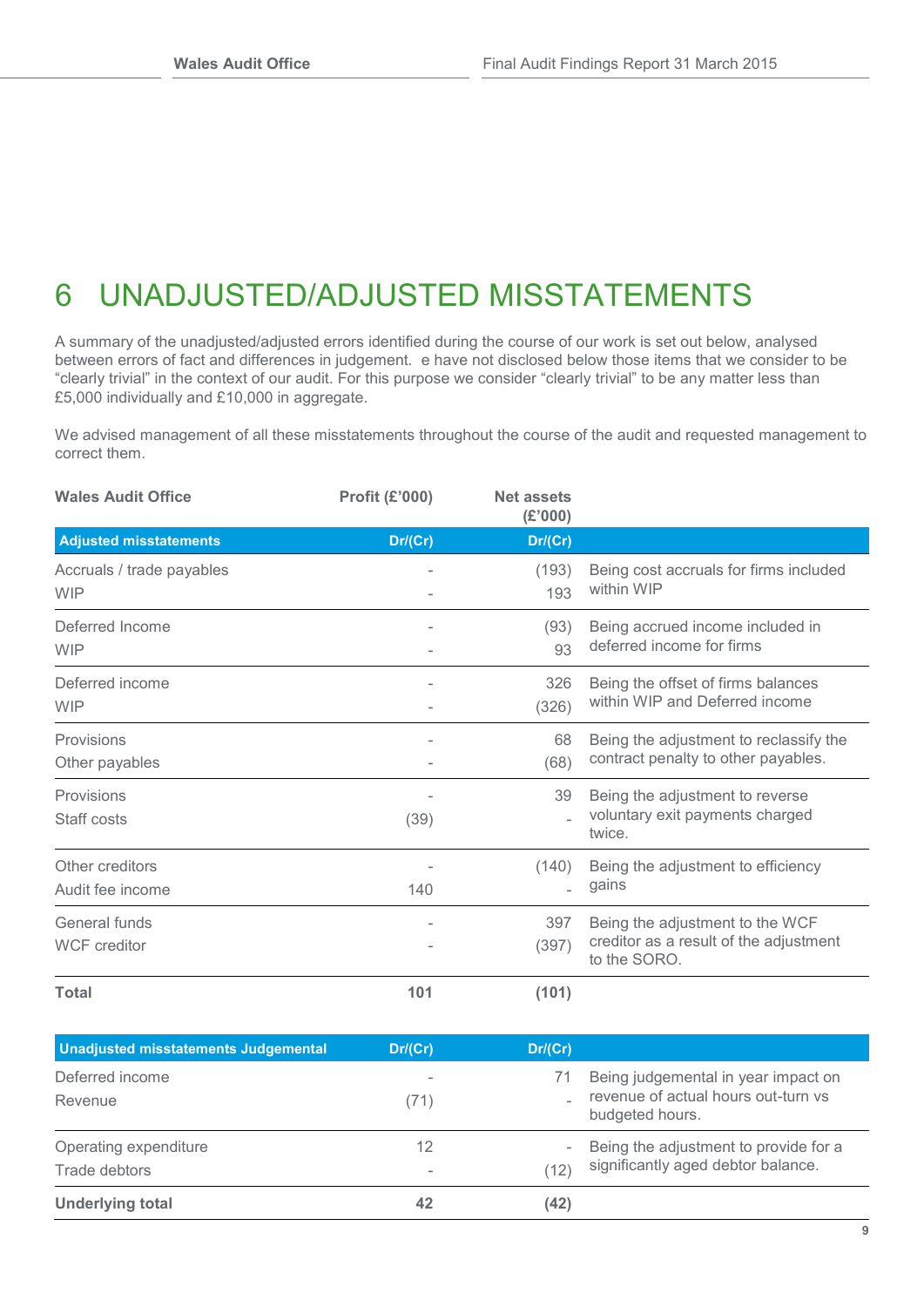# <span id="page-10-0"></span>7 DEFICIENCIES IN INTERNAL CONTROL

We have set out below deficiencies in internal control which came to our attention during the course of our audit work. This does not constitute a comprehensive statement of all deficiencies that may exist in internal controls or of all improvements which may be made and has addressed only those matters which have come to our attention as a result of the audit procedures performed. An audit is not designed to identify all matters that may be relevant to you and accordingly the audit does not ordinarily identify all such matters.

| <b>Trade Receivables</b>                       |                                                                                                                                                                                                                                                                                                                                                        |  |  |
|------------------------------------------------|--------------------------------------------------------------------------------------------------------------------------------------------------------------------------------------------------------------------------------------------------------------------------------------------------------------------------------------------------------|--|--|
| <b>Fact and potential consequence</b>          | It was noted that there was a significant level of trade receivables unpaid at<br>year end and outside of the credit terms offered (c.£500k). Upon<br>investigation, it was identified that the balance was larger than expected as<br>the balances were not being as rigorously chased due to other priorities<br>within the finance team.            |  |  |
|                                                | Whilst the Office do not expect these balances to become irrecoverable as<br>they are all in respect of agreed fees and are due from public bodies, it is<br>best practice to efficiently manage the cashflows of the Office and<br>represents a potential reputational risk to the WAO if it is not seen to be<br>operating strong internal controls. |  |  |
| <b>Possible action</b>                         | Sufficient resources within the finance team should be allocated to the<br>management of the debtor's ledger to ensure that all overdue debts are<br>followed up accordingly.                                                                                                                                                                          |  |  |
| <b>Management response</b>                     | Accepted. A KPI has been set in the Annual Plan and progress<br>against this target will be reported to the Board throughout the year.                                                                                                                                                                                                                 |  |  |
| Timing of implementation and<br>responsibility | Accepted. A KPI has been set in the Annual Plan and progress<br>against this target will be reported to the Board throughout the year.                                                                                                                                                                                                                 |  |  |

| <b>Segregation of duties</b>          |                                                                                                                                                                                                                                                                                        |
|---------------------------------------|----------------------------------------------------------------------------------------------------------------------------------------------------------------------------------------------------------------------------------------------------------------------------------------|
| <b>Fact and potential consequence</b> | It is possible for someone to set up a supplier in COA (the finance system)<br>and make a payment without any further authorisation. Three members of<br>the finance team have no upper limit on the payments they can make.<br>There is a risk that monies could be mis-appropriated. |
| <b>Possible action</b>                | We recommend that authorisation limits should be put in place and the<br>facility to set up a supplier directly in COA should be removed.                                                                                                                                              |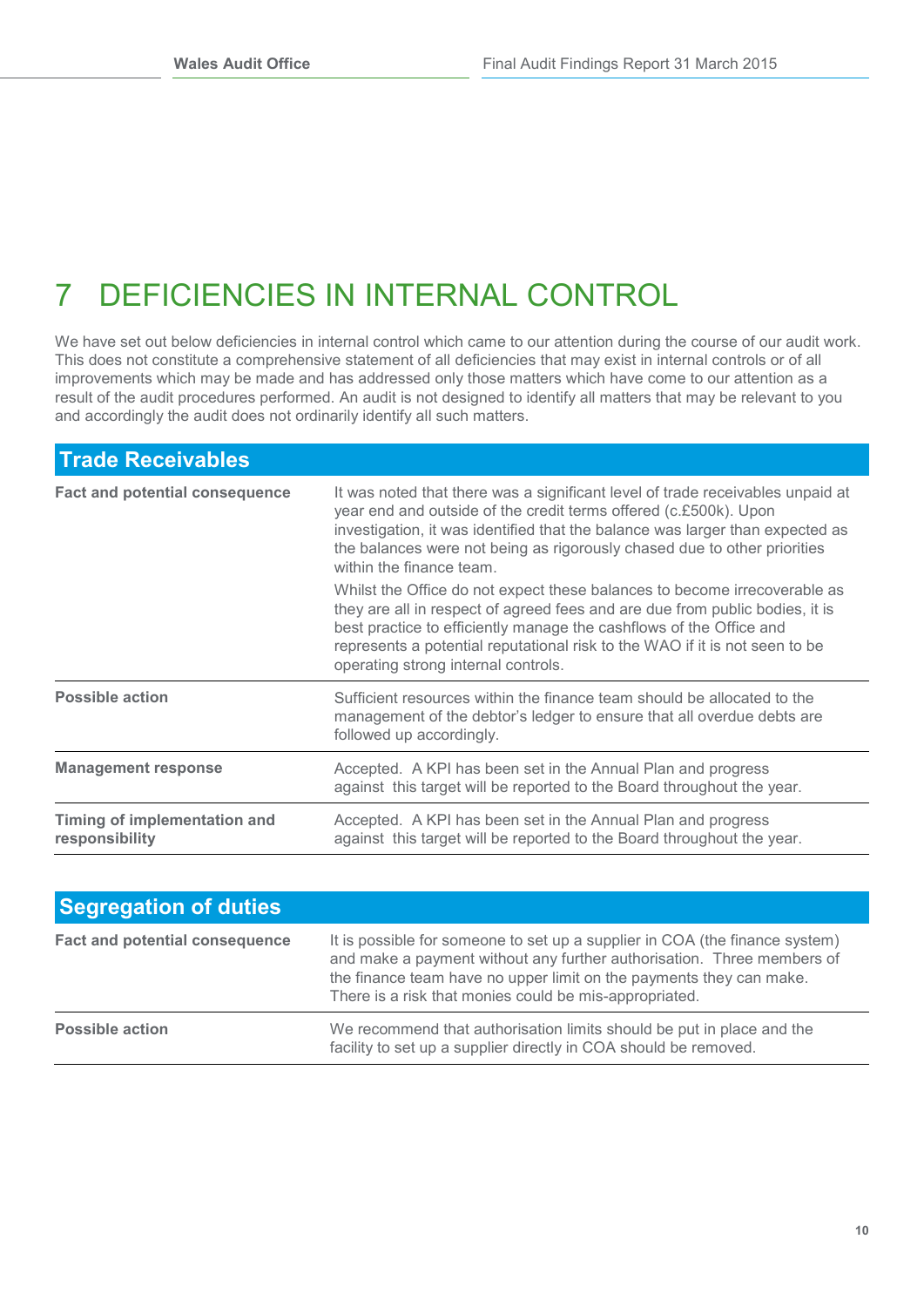### **Segregation of duties**

| <b>Management response</b>                     | This weakness is acknowledged and is associated with the fact that there is<br>only a small finance team of 5 people and we need to ensure that cover is<br>available to make payments when team members are on leave. Additional<br>controls have now been implemented to ensure that no one person can<br>generate and make payments. As these changes could be over-ridden by<br>the system administrator who is part of the team, she has had her access to<br>payments removed by having her access card securely stored by the<br>Director of Finance. |
|------------------------------------------------|--------------------------------------------------------------------------------------------------------------------------------------------------------------------------------------------------------------------------------------------------------------------------------------------------------------------------------------------------------------------------------------------------------------------------------------------------------------------------------------------------------------------------------------------------------------|
| Timing of implementation and<br>responsibility | Changes have already been implemented - Finance Manager                                                                                                                                                                                                                                                                                                                                                                                                                                                                                                      |

| <b>Journals</b>                                       |                                                                                                                                                                                                                                                                                                                                                                                                                                  |
|-------------------------------------------------------|----------------------------------------------------------------------------------------------------------------------------------------------------------------------------------------------------------------------------------------------------------------------------------------------------------------------------------------------------------------------------------------------------------------------------------|
| <b>Fact and potential consequence</b>                 | The manual file of journals and supporting evidence is subject to a review<br>process. However it is possible to enter a journal directly onto the system<br>and hence by-pass the review process. There is a risk that fraudulent<br>entries could be processed.                                                                                                                                                                |
| <b>Possible action</b>                                | We recommend that there is a reconciliation process between the manual<br>journals file and the system on at least a quarterly basis. We did not identify<br>any unauthorised journal entries as part of our audit work.                                                                                                                                                                                                         |
| <b>Management response</b>                            | Agreed                                                                                                                                                                                                                                                                                                                                                                                                                           |
| <b>Timing of implementation and</b><br>responsibility | Immediate - Finance Manager                                                                                                                                                                                                                                                                                                                                                                                                      |
| <b>Revenue Recognition</b>                            |                                                                                                                                                                                                                                                                                                                                                                                                                                  |
| <b>Fact and potential consequence</b>                 | As noted in Section 4 above, the current process for checking stage<br>completion of audits does not identify small variations in actual hours<br>versus budgeted hours. As a result the office is potentially recognising<br>revenue early on audits.                                                                                                                                                                           |
| <b>Possible action</b>                                | We recommend that the process is reviewed and either a general provision<br>against income included to reflect the average budget variance or a more<br>detailed response from the audit managers is sought.                                                                                                                                                                                                                     |
| <b>Management response</b>                            | Although we currently check work in progress accuracy with audit<br>managers as part of our monthly and year end close down procedures, we<br>agree that this may not identify small variations on individual audits. We<br>are not however sufficiently convinced of the requirement for a more<br>general provision; rather we will review our income recognition procedures<br>in the new year with a view to addressing this |
| Timing of implementation and<br>responsibility        | 2015-16 financial year - Finance Manager                                                                                                                                                                                                                                                                                                                                                                                         |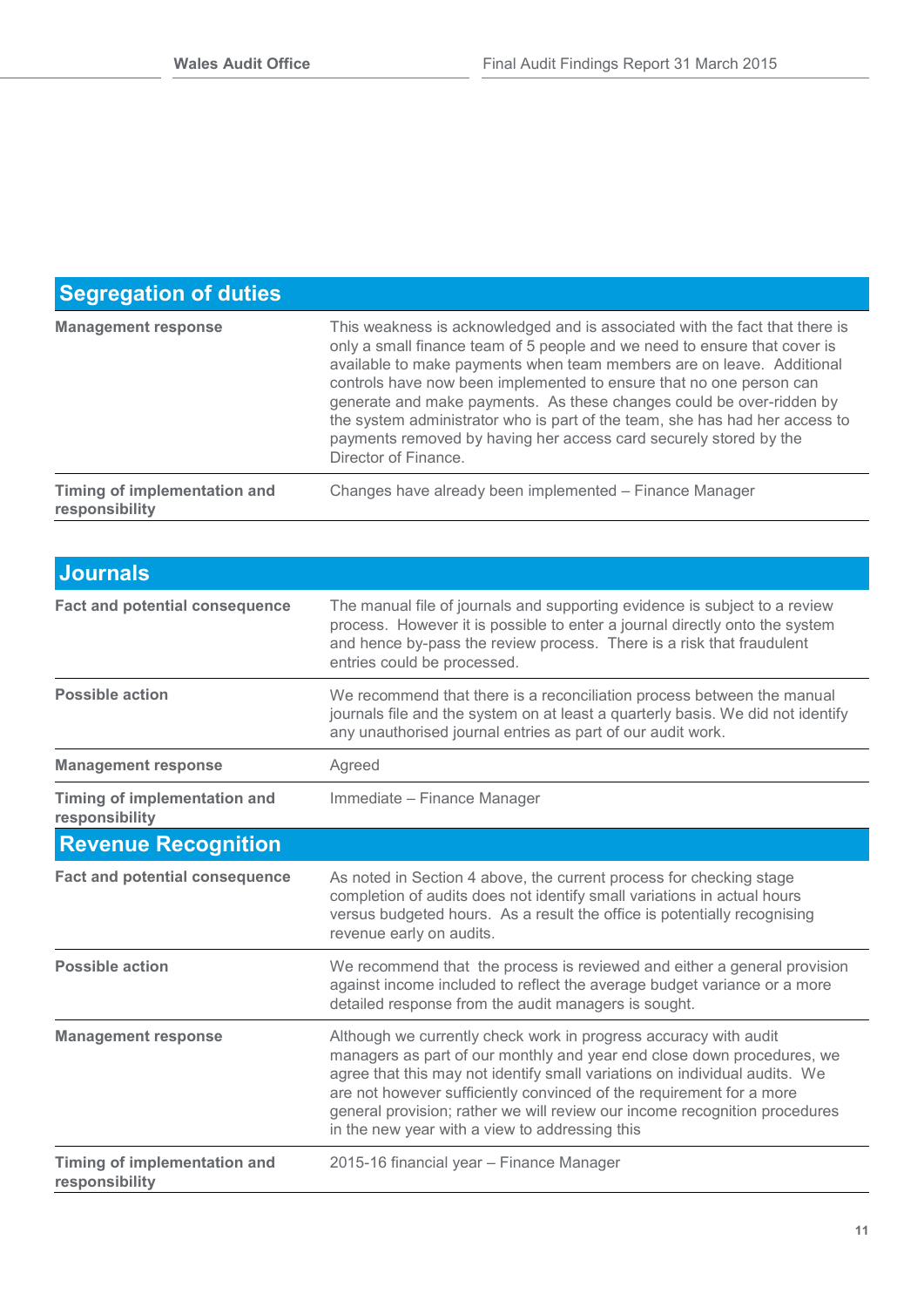### <span id="page-12-0"></span>8 SIGNIFICANT ACCOUNTING POLICIES, DISCLOSURES AND ESTIMATES

### **Accounting policies and estimates**

#### **Change in accounting estimate**

We noted as part of our work on fixed assets that the change in accounting estimate for assets related to the Cathedral Road property from 10 year to the life of the lease was actioned during the year. We have recalculated the expected impact of this change and found no significant variances in the revised depreciation charge.

### **Accounting disclosures**

During the course of our audit, we reviewed the adequacy of the disclosures contained within the financial statements and their compliance with both relevant accounting standards and the requirements of the Companies Act 2006. The following disclosure matters were brought to your attention and subsequently reflected in the revised financial statements:

- 1. The draft financial statements omitted the noted change in accounting estimate for fixed assets relating to leased property.
- 2. As a result of an error in determining the cost of the voluntary exits for one employee this employee was misclassified in note 5 of the financial statements.
- 3. The draft financial statements omitted the accounting policy for segmental reporting.
- 4. In the prior year we noted that net balances were reflected in respect of work undertaken by external firms which should have been properly reflected as cost accruals and accrued income. In the current year the WAO have taken steps to separate these balances into their component parts. However where actual income and invoiced costs relate to the same project these should be offset to show the net project deferred or accrued income. These have been quantified and adjusted.

### **Significant difficulties identified during the audit**

No significant difficulties were encountered during the course of our audit work and we would like to take this opportunity to thank the finance team for their assistance during the audit.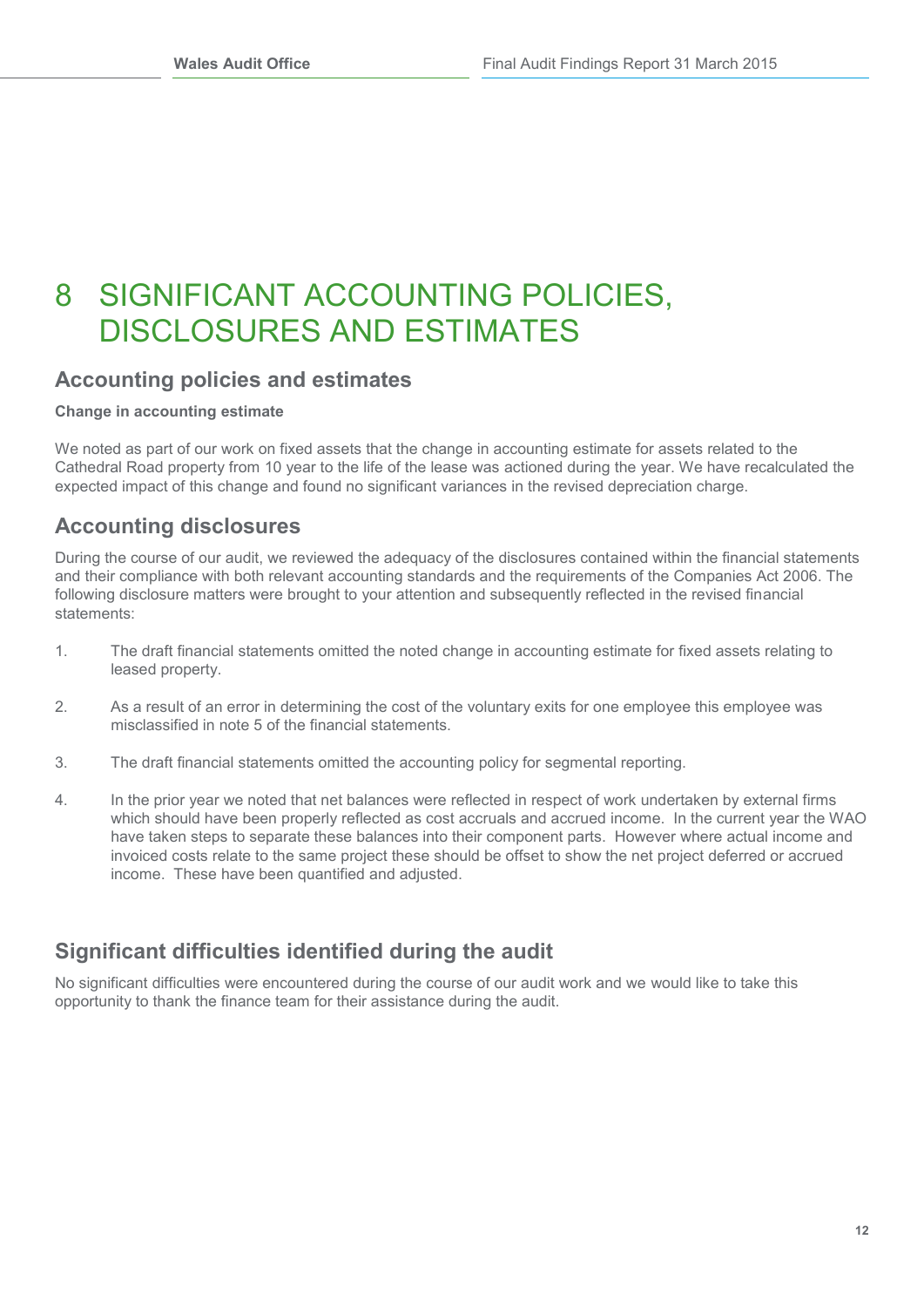## <span id="page-13-0"></span>9 UNCERTAINTIES, RISKS, EXPOSURES, JUDGEMENTAL ISSUES AND GOING CONCERN

There are no further matters that we wish to bring to the attention of the board.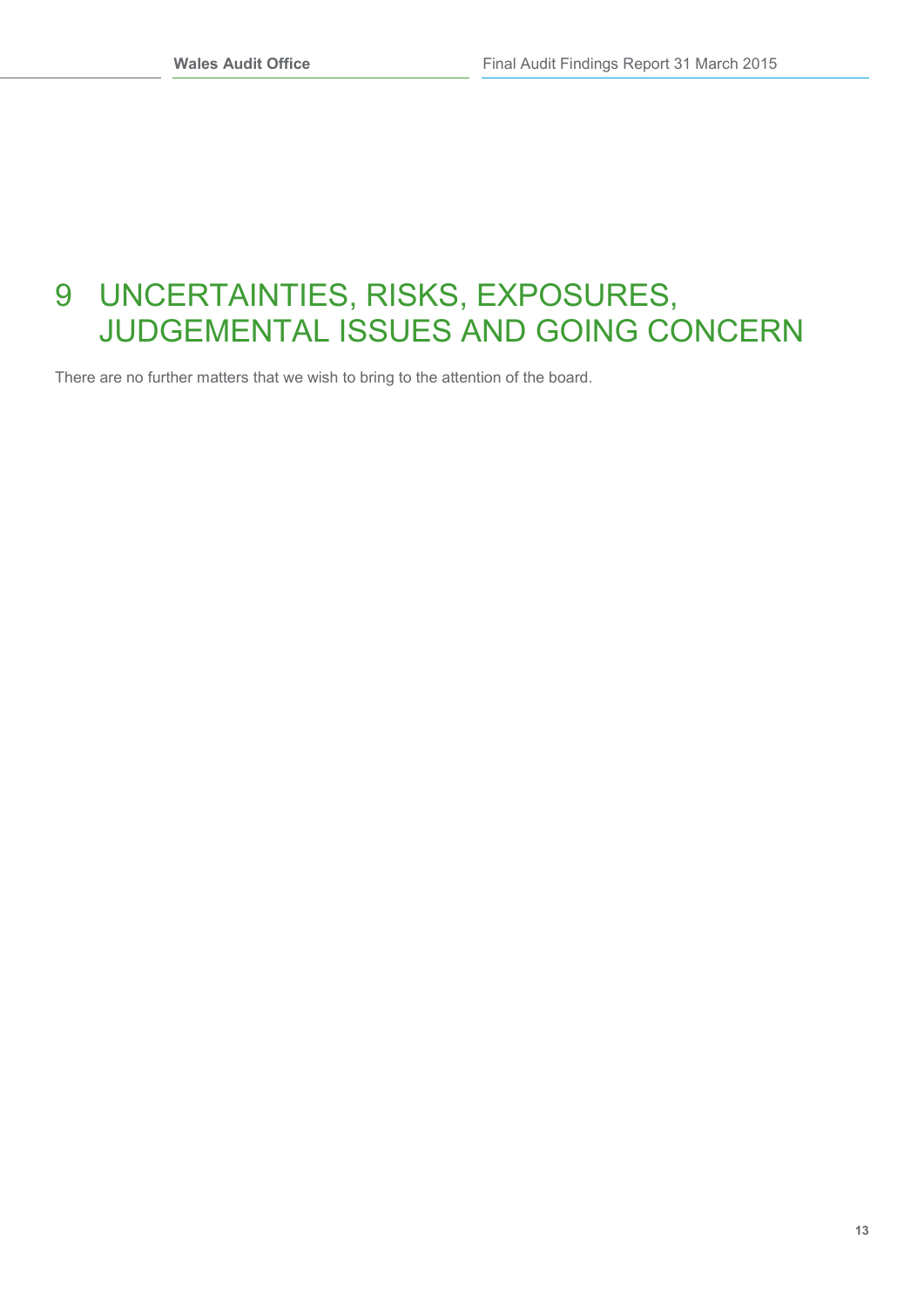# <span id="page-14-0"></span>10 FEES

We confirm that the fees charged during the year in respect of services performed for Wales Audit Office are consistent with those contained within our Audit Plan submitted to you and dated 25 February 2015.

## <span id="page-14-1"></span>11 INDEPENDENCE

In accordance with International Standard on Auditing (UK and Ireland) 260 "Communication with those charged with governance", there are no changes to the details of relationships between RSM UK Audit LLP and its related entities and Wales Audit Office and its related entities and directors that may reasonably be thought to bear on RSM UK Audit LLP's independence and the objectivity of the audit principal, Jenny Hill and the audit staff and the related safeguards from those disclosed in the Audit Plan dated 25 February 2015.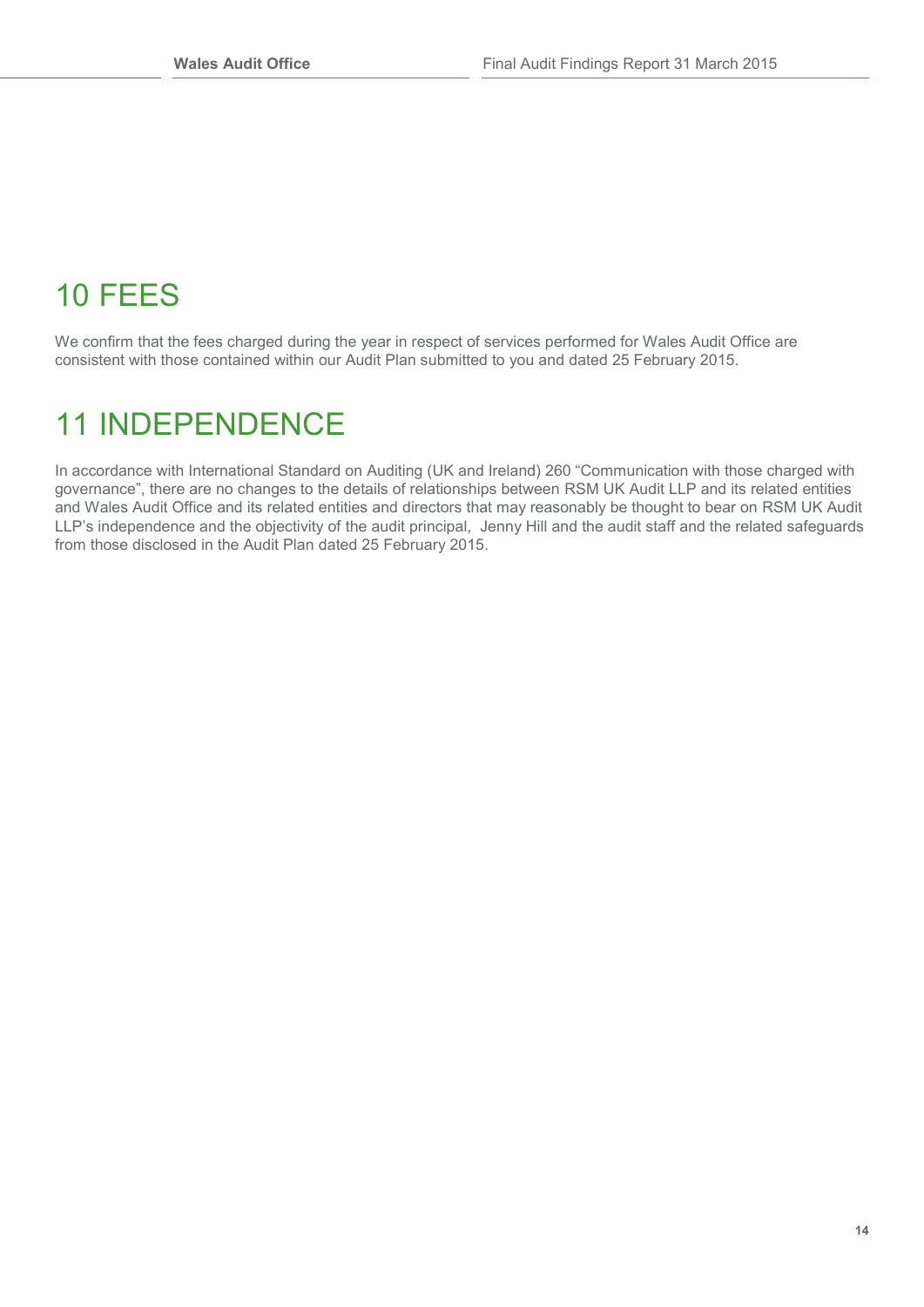## <span id="page-15-0"></span>APPENDIX A - DRAFT LETTER OF REPRESENTATION

RSM UK Audit LLP Davison House Forbury Square Reading Berkshire RG1 3EU

Dear Sirs

#### **FINANCIAL STATEMENTS FOR THE YEAR ENDED 31 MARCH 2015**

We confirm to the best of my knowledge and belief, and having made appropriate enguiries of other senior executives of the Wales Audit Office, the following representations given to you in connection with your audit of the financial statements for the period ended 31 March 2015.

The following representations reflect circumstances up to the date of this letter, on which the financial statements were approved, and management's knowledge and intentions regarding the future of the Wales Audit Office.

#### **Responsibility for financial statements**

We acknowledge our responsibilities under the Public Audit (Wales) Act 2013 and Treasury Directions made in accordance with that Act for maintaining adequate accounting records and for preparing financial statements in accordance with the applicable accounting framework that give a true and fair view and for making accurate representations to you.

We confirm that we have taken all the steps we ought to have taken in order to make ourselves aware of any relevant audit information and to establish that it has been communicated to the auditors. We confirm that, as far as we are aware, there is no relevant audit information of which the auditors were unaware.

#### **Availability of information**

All the accounting records have been made available to you for the purpose of your audit and all transactions undertaken by the Wales Audit Office have been properly reflected and recorded in the accounting records. All other records and related information have been made available to you, including the minutes of all committee meetings, which are a complete and authentic record of the proceedings at those meetings. I have disclosed to you the results of our assessment of the risk that the financial statements may be materially misstated as a result of fraud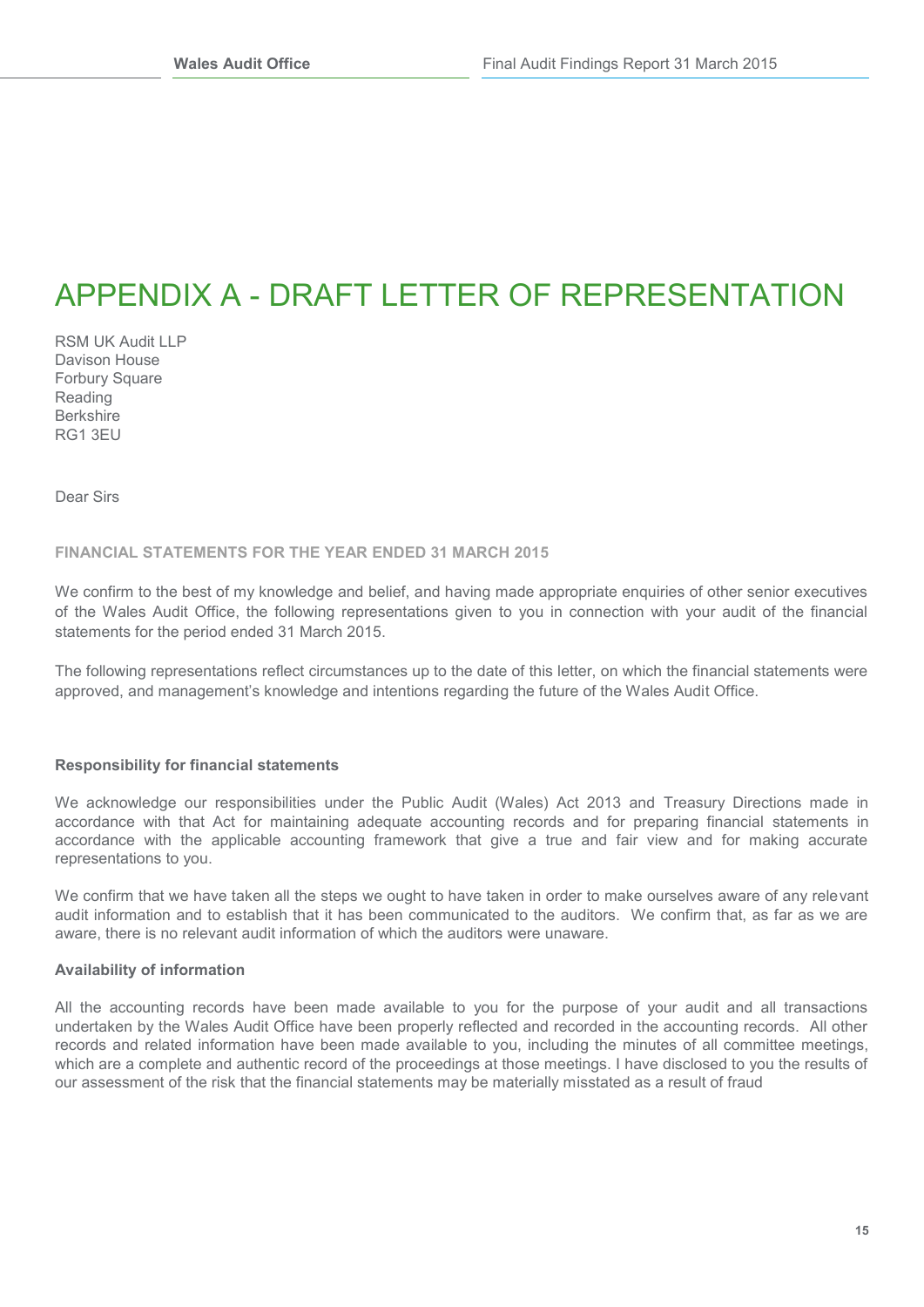#### **Related party transactions**

We have disclosed to you the identity of the related parties and all related party relationships and transactions of which I am aware. There were no transactions with the WCF and with the audited bodies other than those in the ordinary course of business (fees) requiring disclosure in the financial statements. There were no other transactions with related parties requiring disclosure during the year.

#### **Use of funds and regularity**

- We acknowledge our responsibility, as specified by the Public Accounts Committee of the National Assembly under the Public Audit (Wales) Act 2013, for ensuring that expenditure disbursed and income received is applied for the purposes intended by Parliament and the National Assembly for Wales and that the financial transactions conform to the authorities which govern them.
- To the best of our knowledge and belief we confirm that, in all material respects, the expenditure disbursed and income received during the year ended 31 March 2015 have been applied to purposes intended by Parliament and the National Assembly for Wales and the financial transactions conform to the authorities which govern them.
- Neither the board nor the senior management team have knowingly authorised a course of action, the financial impact of which was that transactions infringe the requirements of regularity.
- All transactions undertaken by the Wales Audit Office have been properly reflected and recorded in the accounting records.
- There were no events of which we are aware which involve suspected non-compliance with the framework of authorities which govern the running of the Office.

#### **Assets**

#### *1. General*

All assets included in the Statement of Financial Position belong to the Wales Audit Office and except as disclosed in the accounts were free from any charge. All non-current assets belonging to the Wales Audit Office are included.

#### *2. Impairment of non-current assets*

Each non-current asset is worth to the Wales Audit Office at least the amount at which it is included in the Statement of Financial Position, either through continued use by the Wales Audit Office or through the opportunity for sale on the open market.

#### **Liabilities**

#### *1. General*

All known liabilities of the Wales Audit Office at 31 March 2015 have been included in the balance sheet. All secured liabilities are disclosed.

#### *2. Contingent liabilities*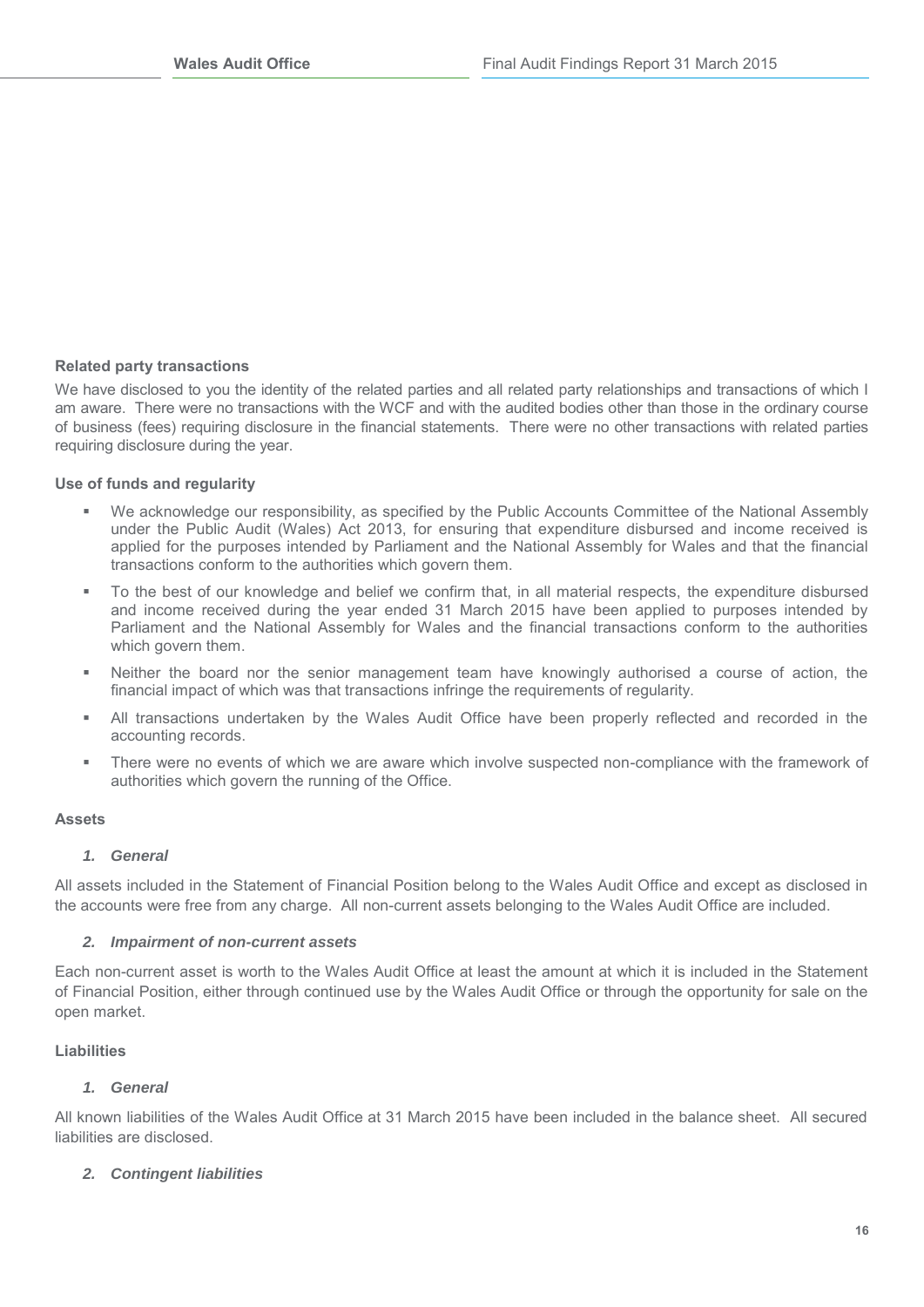There were no contingent liabilities at the balance sheet date. All guarantees or warranties or other financial commitments have been fully disclosed in the financial statements. There were no known actual or possible litigation and claims whose effect should be considered when preparing the financial statements.

We confirm we have disclosed to you all banking and financing arrangements including related contracts and hedging products. We confirm that no tax avoidance schemes were used by the Wales Audit Office.

#### **Accounting estimates**

We confirm that all significant assumptions used in making accounting estimates, including where applicable those measured at fair value, are reasonable in the circumstances, and appropriately reflect our intentions and our ability to carry out the specific courses of action necessary to justify the accounting estimates and disclosures. The disclosures in the financial statements relating to accounting estimates are complete and appropriate.

We have no plans or intentions that may materially alter the carrying value or classification of assets and liabilities reflected in the financial statements.

#### **Commitments**

All commitments of the Wales Audit Office of a material amount, whether of a capital or revenue nature, have either been provided for or noted in the financial statements as appropriate. An adequate provision has been made for any losses, which may be expected to result there from, or from events which had occurred before 31 March 2015.

#### **Remuneration report**

All amounts paid to members of the Wales Audit Office Management committee have been appropriately included in the Remuneration Report.

All items of personal expenditure paid by the Wales Audit Office on the Management committee's behalf have either been reimbursed by the individuals concerned or have been treated as benefits in kind.

The benefits in kind in respect of the PAYE settlement will be met by the Wales Audit Office. This has been fully disclosed in the remuneration report.

No member of the Management committee or their connected persons had any indebtedness (or agreement concerning indebtedness) to the Wales Audit Office at 31 March 2015 or at any time during the year.

#### **Governance Statement**

We confirm the Governance Statement within the Annual Report fairly reflects the Wales Audit Office's current position in relation to our compliance with internal control requirements set out in HM Treasury's guidance.

#### **Fraud and regulation**

We acknowledge that the responsibility for the detection of fraud, error and non-compliance with laws and regulations rests with me. We confirm that we are not aware of any known or suspected frauds, error and non-compliance, involving management, employees or third parties which may have a material effect on the financial statements. We confirm that, insofar as we are able to determine, in my opinion the financial statements are not materially misstated as a result of fraud.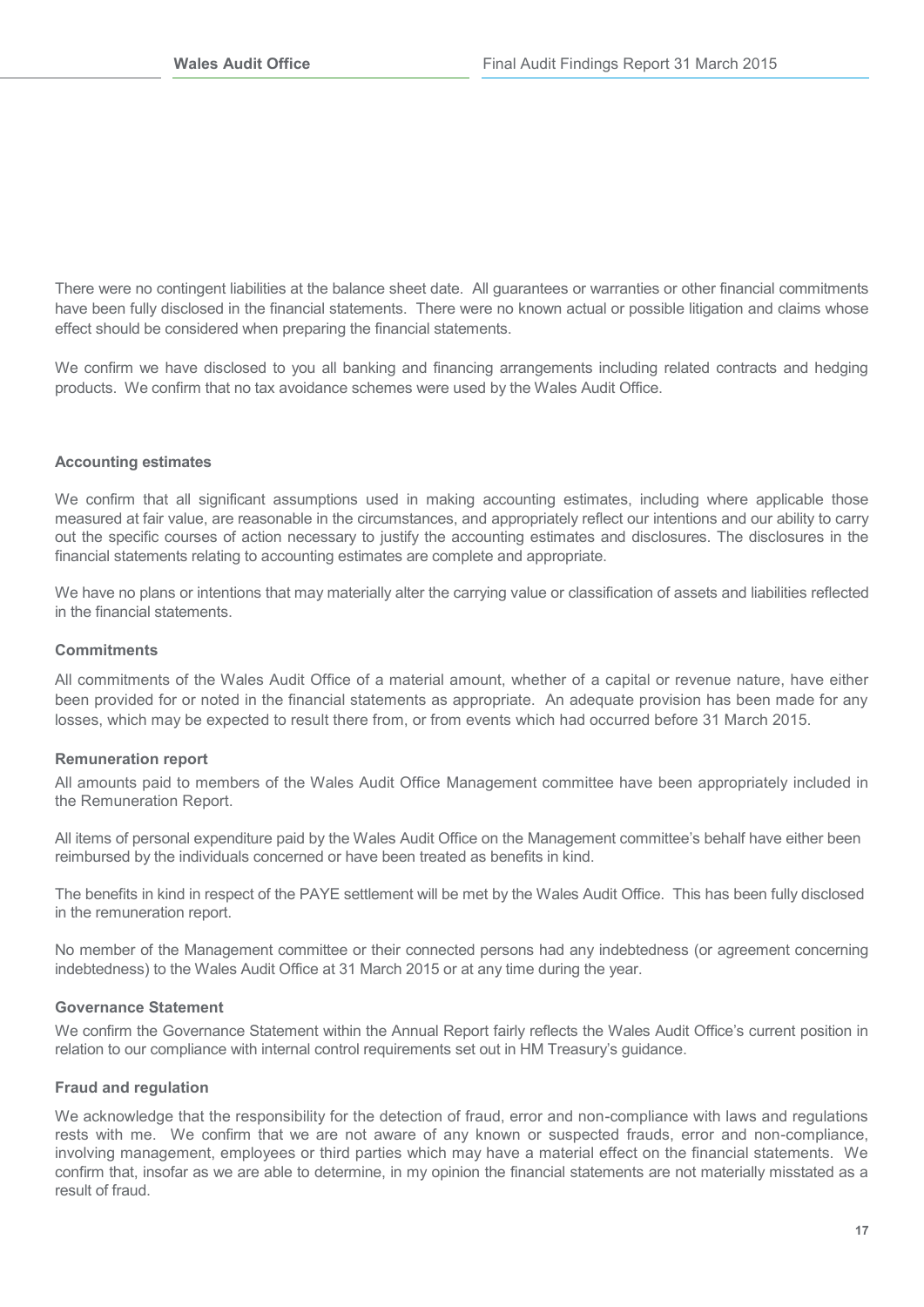In particular we confirm that the Wales Audit Office has made full disclosure of actual or suspected fraud brought to our attention by employees, former employees and other external parties.

We confirm that there has been no possible or actual instance of non-compliance with those laws and regulations which are central to the Wales Audit Office's ability to conduct its business, except as explained to you and as disclosed in the financial statements.

#### **Events subsequent to the date of the Statement on Financial Position**

There were no events, transactions or discoveries since the Statement of Financial Position date which:

- would have a material effect on the financial statements, or
- are of such importance to users of the financial statements that they should be disclosed in the financial statements.

Yours faithfully,

*Signed on behalf of the board of Wales Audit Office.*

Member